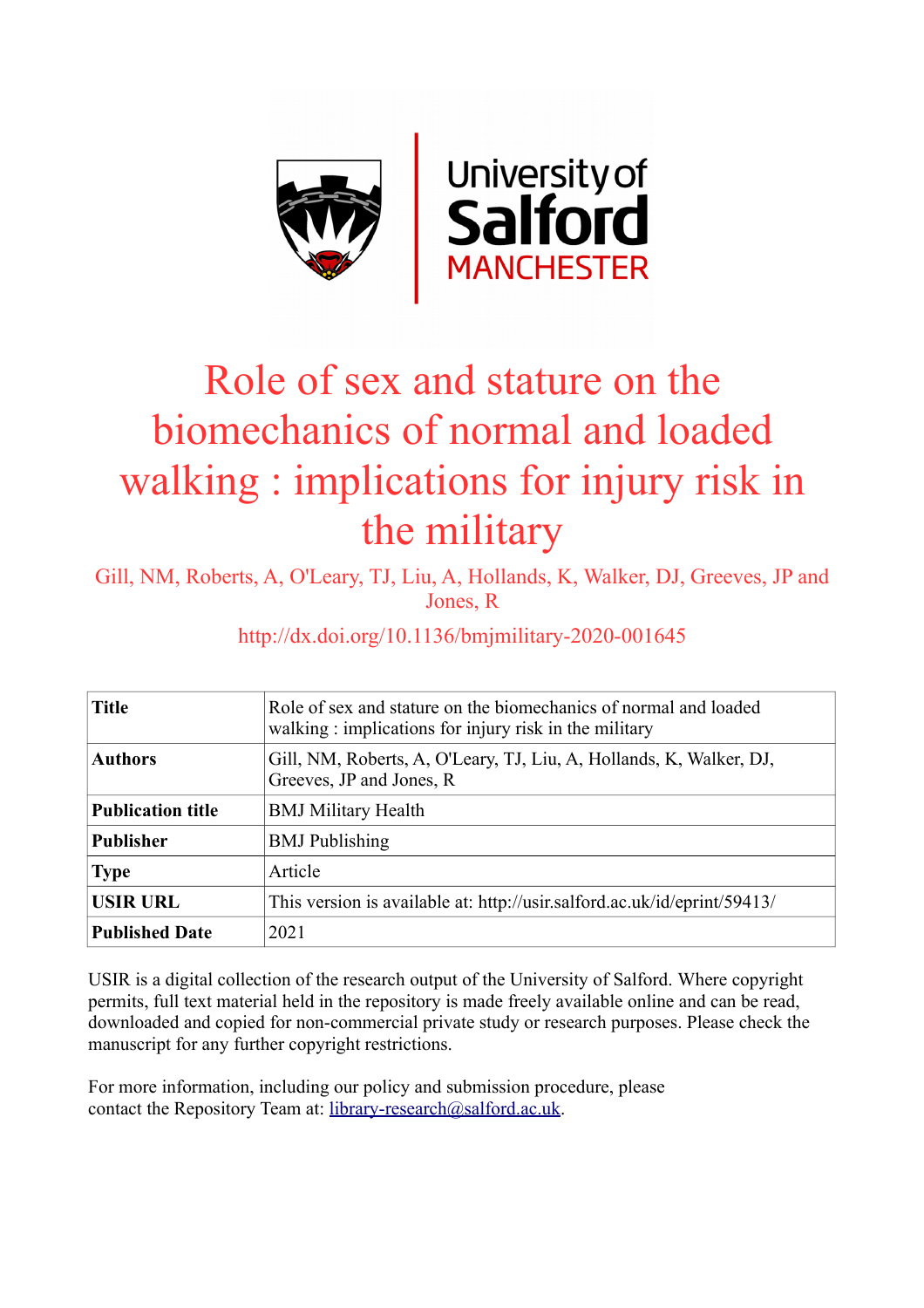# **Role of sex and stature on the biomechanics of normal and loaded walking: implications for injury risk in the military**

Niamh Gill <sup>1\*</sup>, Andrew J Roberts <sup>2</sup>, Thomas J O'Leary <sup>3,4</sup>, Anmin Liu <sup>1</sup>, Kristen Hollands <sup>1</sup>, Dale Walker<sup>1</sup>, Julie P Greeves  $3,4,5$  and Richard K Jones<sup>1</sup>

<sup>1</sup> Centre for Health Sciences Research, University of Salford, Manchester, M6 6PU, UK.

<sup>2</sup> Army Recruit Health & Performance Research, Army Recruit & Initial Training Command, Upavon, SN9 6BE, UK.

<sup>3</sup> Army Health & Performance Research, British Army, Andover, Hampshire, UK.

<sup>4</sup>Division of Surgery & Interventional Science, University College London, London, UK

<sup>5</sup> Norwich Medical School, University of East Anglia, Norwich, UK.

\* Corresponding author: [N.M.Gill@salford.ac.uk](mailto:N.M.Gill@salford.ac.uk) (Niamh Gill)

#### **Keywords**

Marching; Load Carriage; Military; Injury; Walk to Run Transition; Biomechanics.

#### **Contributorship Statement**

Nimah Gill produced the manuscript. All authors edited the manuscript for intellectual content. All authors approved the final version of the manuscript.

# **Funding**

This review was funded by the UK Ministry of Defence (Army) through the Analysis Support Construct (Task 0136).

# **Competing interests**

The authors have no competing interests to declare.

#### **Acknowledgement**

None.

#### **Abstract**

Load carriage and marching 'in-step' are routine military activities associated with lower limb injury risk in service personnel. The fixed pace and stride length of marching typically vary from the *preferred* walking gait and may result in over-striding. Over-striding increases ground reaction forces and muscle forces. Women are more likely to over-stride than men due to their shorter stature. These biomechanical responses to over-striding may be most pronounced when marching close to the *preferred* walk-to-run transition speed. Load carriage also affects walking gait and increases ground reaction forces, joint moments and the demands on the muscles. Few studies have examined the effects of sex and stature on the biomechanics of marching and load carriage; this evidence is required to inform injury prevention strategies, particularly with the full integration of women in some defence forces. This narrative review explores the effects of sex and stature on the biomechanics of unloaded and loaded marching at a fixed pace and evaluates the implications for injury risk. The knowledge gaps in the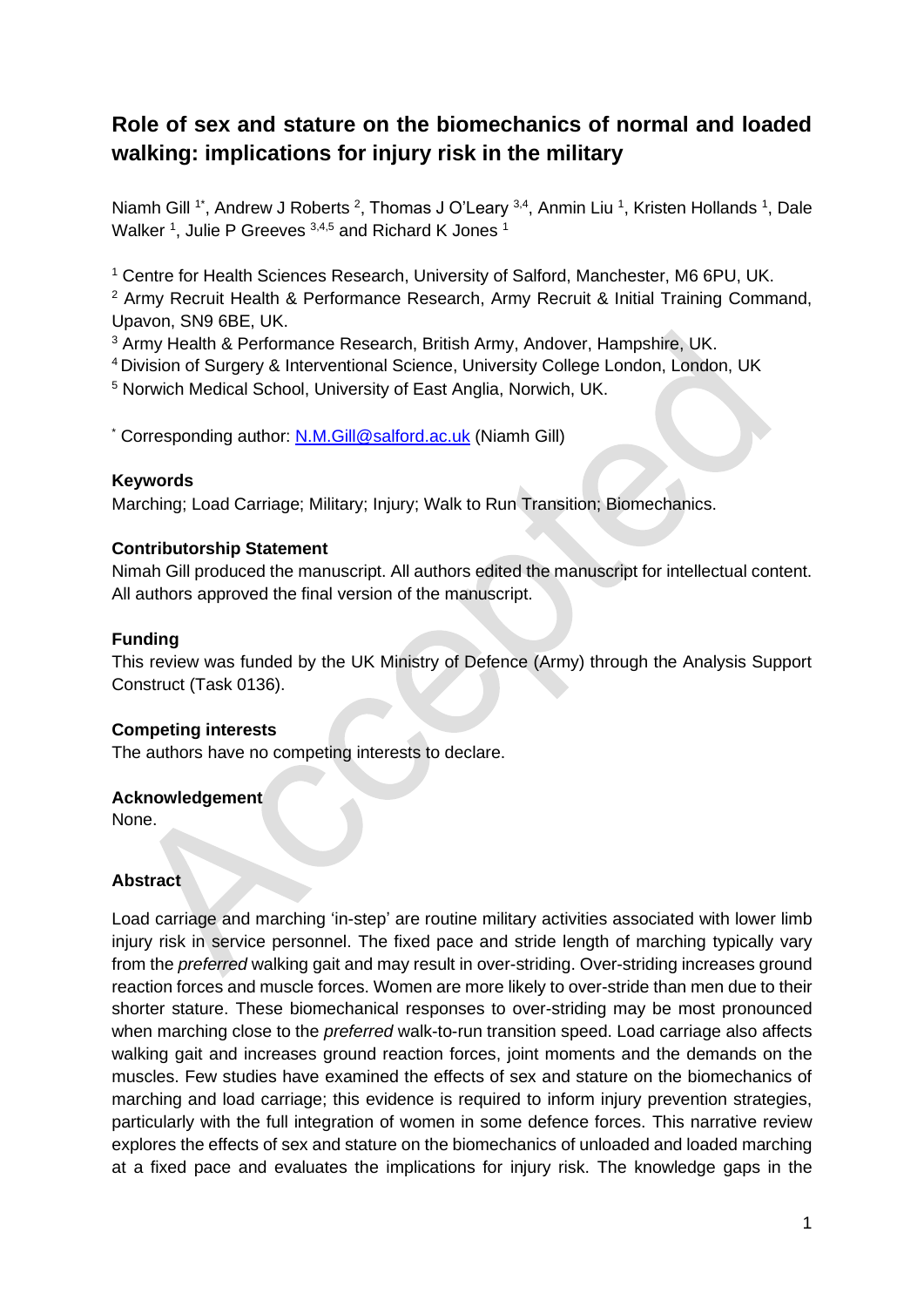literature, and distinct lack of studies on women, are highlighted, and areas that need more research to support evidence-based injury prevention measures, especially for women in arduous military roles, are identified.

# **Key Points**

- Marching 'in-step' at a fixed pace and stride length can result in over-striding in shorter individuals, increasing ground reaction and muscle forces, and injury risk.
- Marching at speeds close to the preferred walk-to-run transition speed may increase these forces and injury risk.
- Load carriage affects movement patterns and increases ground reaction forces, joint moments and the demands on the muscles.
- Few studies have examined the effects of sex and stature on the biomechanics of marching and load carriage.
- It is unknown whether men and women adapt their biomechanics differently when speed and stride length are enforced.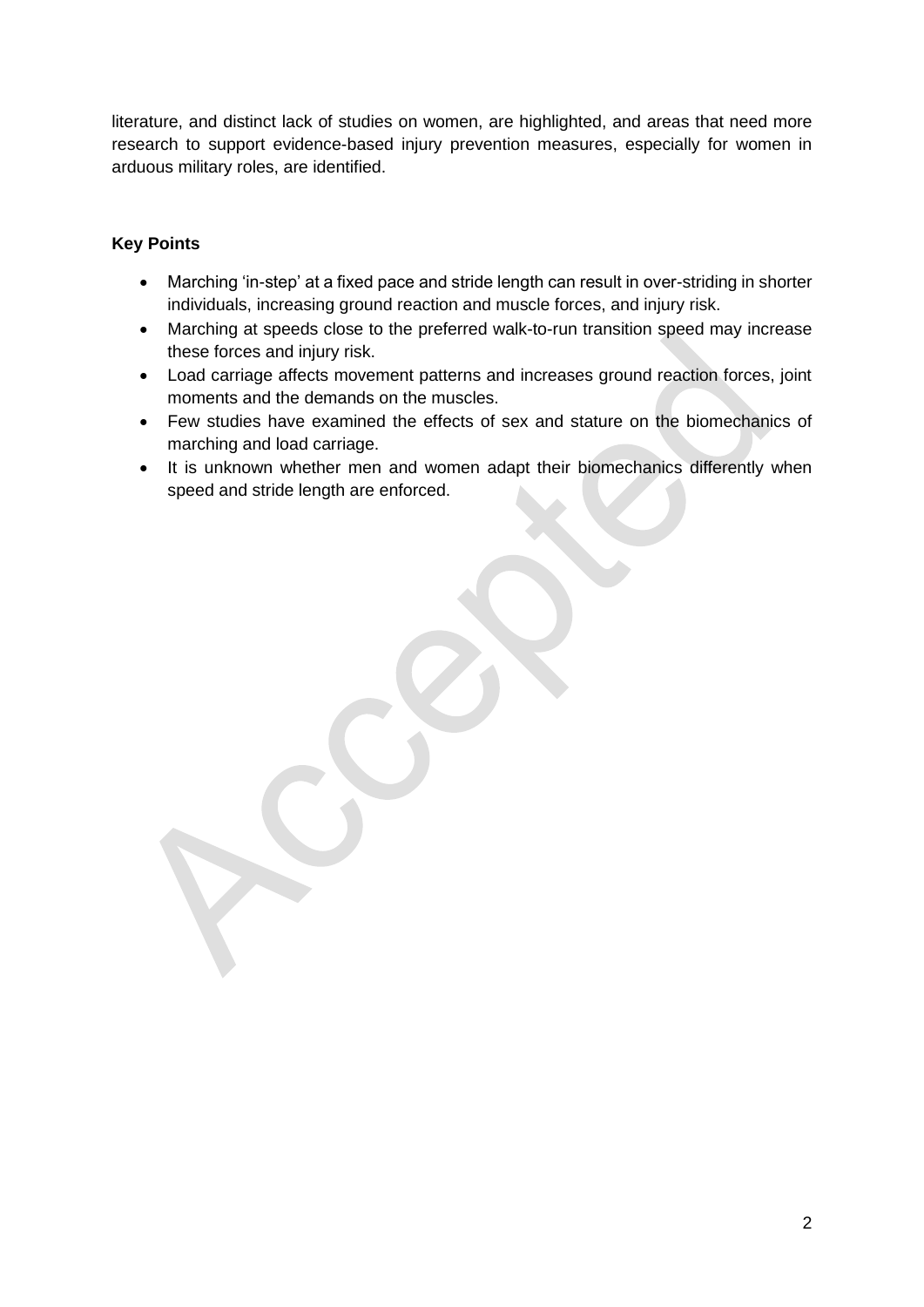#### **Introduction**

Military personnel are often required to carry heavy loads for prolonged periods. The load carried can exceed 70 kg in combat roles [1], depending on the operation, which is close to the body mass of some personnel. This heavy load carriage may increase injury risk [2-4], especially as the recommended maximum load that military personnel should carry is 45% of their body mass [5]. The incidence of musculoskeletal injuries ('injuries' herein) during basic training is high in the UK military (1.2 to 16.2% in men and 5.4 to 26.5% in women), and results in lost training days and medical discharge [6]. Women are 1.5 to 3.0 times more likely than men to sustain an injury during basic training [7, 8], increasing their chance of re-injury or sustaining further injury [5]; women are also more susceptible to developing stress fractures, and hip injuries, than men [9]. The smaller stature and lower body mass of women likely contribute to their increased injury risk, particularly when carrying relatively heavier loads than men [10]. Currently, women make up around 10 % of all service personnel in the UK Armed Forces [11], with a recruiting target of 15 %, and all roles are now open to them. Therefore, the biomechanical impact on women of operating in arduous roles needs to be fully understood to optimise training strategies and maximise *through career* opportunities.

Marching is a traditional military activity, performed in a regimented manner at a fixed pace and stride length. Walking with stride lengths longer than *preferred* increases the risk for lower limb and back injuries [12], due to increased joint loading [13, 14], while walking at speeds markedly different to the *preferred* walking speed results in an exponential increase in energy cost [15]. Furthermore, walking at speeds greater than the *preferred* walk-to-run transition speed is associated with greater rates of perceived effort [15]. Both *preferred* walking speed [16] and *preferred* walk-to-run transition speed [17, 18] are positively correlated with stature, in both men and women. However, the strength of the correlation between *preferred* walk-torun transition speed and stature varies considerably ( $r = 0.011$  to 0.690), and only two studies include and present separate data on women. The effect of heavy load carriage on the *preferred* walk-to-run transition is not known [19].

Shorter stature, lower body mass and female sex are risk factors for lower limb injury in British Army recruits [6]. The independent effects of stature and sex on lower limb biomechanics of marching at a fixed stride length have not been examined. Moreover, the biomechanical effect of carrying relatively heavier loads (>30% of body mass), which better reflect the loads carried by military personnel wearing marching order (59.4 kg), is not fully understood. And, in some cases, military personnel may be required to carry heavier loads over shorter durations. A better understanding of biomechanical responses to changes in walking speed and stride length/frequency, and load carriage, will help inform preventative strategies for injury risk in military personnel. Most studies use male populations, and there is a need for more research to include women to determine if any sex-specific responses exist.

This narrative review aims to provide a broad summary of existing literature and present evidence on biomechanical risk factors for injury, focussing specifically on changes to walking gait and heavy load carriage, typical of military activities.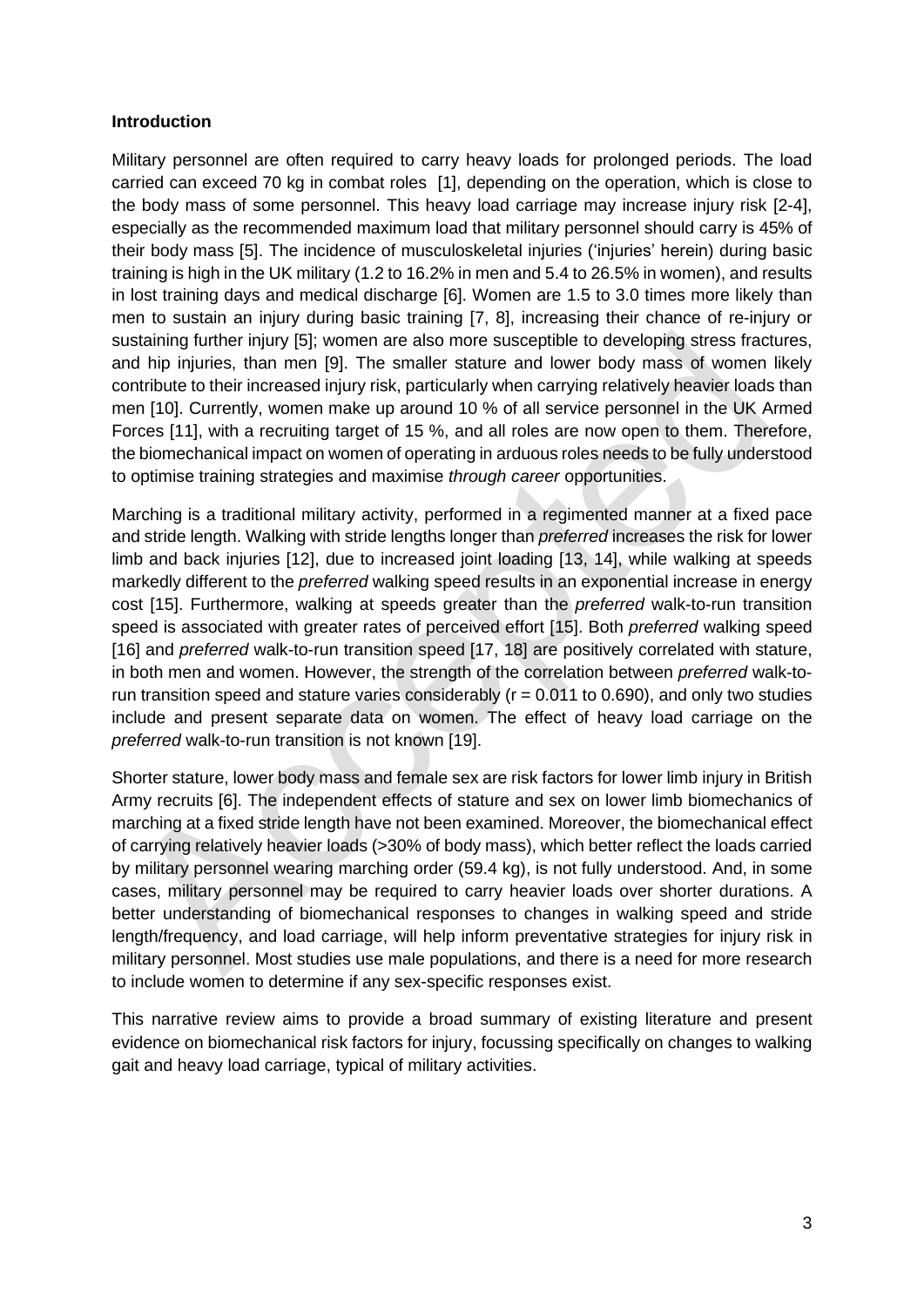# **The role of fixed spatiotemporal parameters on biomechanics and the risk factors for injury during unloaded walking**

#### *Spatiotemporal parameters and walking speed*

Spatiotemporal parameters are characteristics of gait, which include stride length, stride frequency and speed. The *preferred* stride length for walking is, on average, 42 ± 3% of an individual's stature [20, 21] and *preferred* walking speed is faster in those with taller stature and longer lower limb length [22]. Marching is performed at a fixed stride length and speed, irrespective of stature or limb length. This may force many individuals to walk with a greater stride length than *preferred*, increasing the risk of lower limb overuse injuries [23-25]. The shorter stature of women (mean (SD) stature for military personnel: men 1.77 (0.07) m and women 1.65 (0.06) m [10]) reduces their *preferred* stride length and results in *over-striding* when marching in a mixed-sex group*.*

#### *Ground reaction forces*

Ground reaction forces (GRFs) are exerted on the body from contact with the ground. GRFs acting at a distance from a joint generates a turning effect, or *torque,* referred to as a joint moment. GRFs reportedly increase with increasing walking speed [26, 27], for example, Sun, Fekete [27] reported a 0.3 bodyweight increase in peak vertical GRF with a 25 % increase in walking speed. Increased GRFs, and the corresponding increases in joint moments, are associated with overuse injuries, including stress fractures and knee joint problems [28]. Interestingly, Zadpoor and Nikooyan [29] showed that studies do not agree on whether there are significant differences in the GRFs and/or loading rates between stress fracture and control groups, during running. However, most studies included in this review compared groups running at a fixed speed and did not consider the effect of how increasing speed increases GRFs. The relationship between stride length and stride frequency on GRFs, normalised by body mass, are similar between sexes: as stride length increases, contact time, anterior-posterior braking and propulsive force, impulse descriptors, and vertical impulse per step systematically increase [30]. Interestingly, vertical peak forces and impulse per meter walked show little variation with changes in stride length [30]. However, it is worth noting that, relatively small ( $\pm$  5 and  $\pm$  10 %) changes in stride length and frequency were investigated, and therefore, the effect of greater changes in stride length on GRFs and lower limb biomechanics in men and women is unknown.

# *Muscle forces*

Increasing stride length alone, to increase speed, results in a greater contribution to the vertical GRFs from the hip and knee muscles than increasing step frequency alone [31]. The (smaller) contribution from limb posture, defined as "*the resistance to the downward pull of gravity provided by the bones and joints of the stance limb"* [31, 32], increases as speed increases [31]; these mechanisms may explain the reduced walking speed and stride lengths that are observed in older adults with weak hip and knee extensors and may reflect an adaptation to alleviate the demand placed on the *gluteus maximus* and *vasti* muscles. This is significant when considering the injury risk of female soldiers marching in a group of men; as *over-striding* may exacerbate weakness in the muscles of the hip and knee that are required for counteracting the joint moments. Overall, lower limb muscle function was affected by changes in stride length more than step frequency [31]. However, participants in this study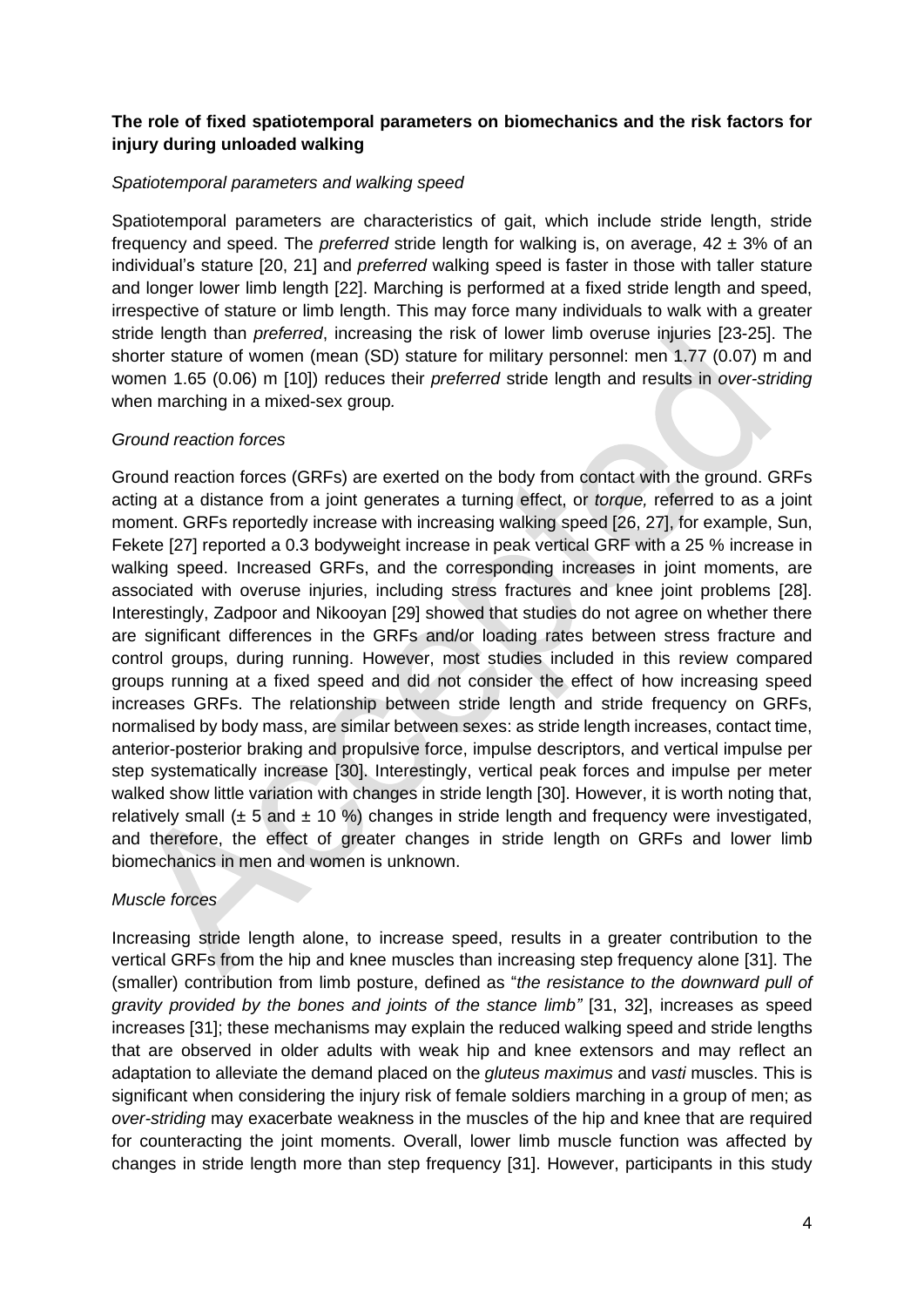were required to walk at a "nominal" stride length (0.73 m) and step frequency (1.92 steps/s), and at  $\pm$  20% of these values. These "nominal" values were chosen to be representative of the normal for healthy young adults, based on published data, and would not account for differences in *preferred* stride length and step frequency. Therefore, participants may already have had to adjust their *preferred* walking biomechanics and so the effect of enforcing changes from *preferred* stride lengths and frequencies on lower limb muscle forces remains unknown.

#### *Preferred walking speed and preferred walk-to-run transition speed*

Humans have a *preferred* walking speed of approximately 1.4 m⋅s<sup>-1</sup>, on average [33]. Humans adopt a combination of *preferred* stride length and stride frequency to achieve their *preferred* walking speed. Walking at speeds markedly different to the *preferred* walking speed is associated with an exponential increase in energy cost [15] as well as increases in joint moments, particularly at the hip [13, 31, 34], which may increase the risk of lower limb and lower back injuries. Furthermore, as speed increases, there is a spontaneous transition between walking and running, known as the *preferred* walk-to-run transition speed [22]. The preferred walk-to-run transition speed is around 2 m⋅s<sup>-1</sup> for healthy adults [18, 22]. However, this *preferred* speed is dependent on multiple factors (e.g. stature, limb length, and metabolic and mechanical efficiency) [13, 15, 17, 18, 22, 35], and is said to decreases when carrying external load [36], and occurs at a slower speed in women than men [18, 37].

The strength and significance of associations are mixed between the *preferred* walk-to-run transition speed and anthropometry (stature, sitting height, leg length, lower leg length, thigh girth and calf girth) [17, 18, 36, 38]. Greater variability in stride length, frequency and duration is also observed at speeds near the *preferred* walk-to-run transition speed, suggesting a loss of stability in the movement pattern [39], increased rate of perceived effort [15, 40] and increased muscle activity [40, 41]. These findings are relevant and important to a military population marching 'in-step'. Firstly, Army personnel must complete a 12.8 km load carriage at  $~1.8$  m·s<sup>-1</sup> [42] as part of their annual physical employment test, which is close to the average *preferred* walk-to-run transition speed for healthy adults [18, 22]. Secondly, a mixed military cohort will have a wide range of statures (mean (SD) statures for military personnel: men 1.77 (0.07) m and women 1.65 (0.06) m [10]), and, consequently, *preferred* walking speeds, walk-to-run transition speeds and stride lengths. To mitigate the biomechanical stress of *over-striding*, shorter personnel are typically placed at the front of a group to 'control' speed (when unspecified) and stride length. This formation will not fully prevent some individuals from marching at speeds closer to their *preferred* walk-to-run transition speed than their *preferred* walking speed, which likely results in less efficient marching [15], and increased joint loading [13, 31, 34].

Many studies have investigated the relationship between spatiotemporal parameters and walking biomechanics, and *over-striding* has been shown to increase injury risk [23, 24, 43]. However, the effects of sex and stature on the biomechanical response to enforcing spatiotemporal parameters are unknown. Moreover, whether the effect of stature on the *preferred* walk-to-run transition speed is sex dependent is also unclear.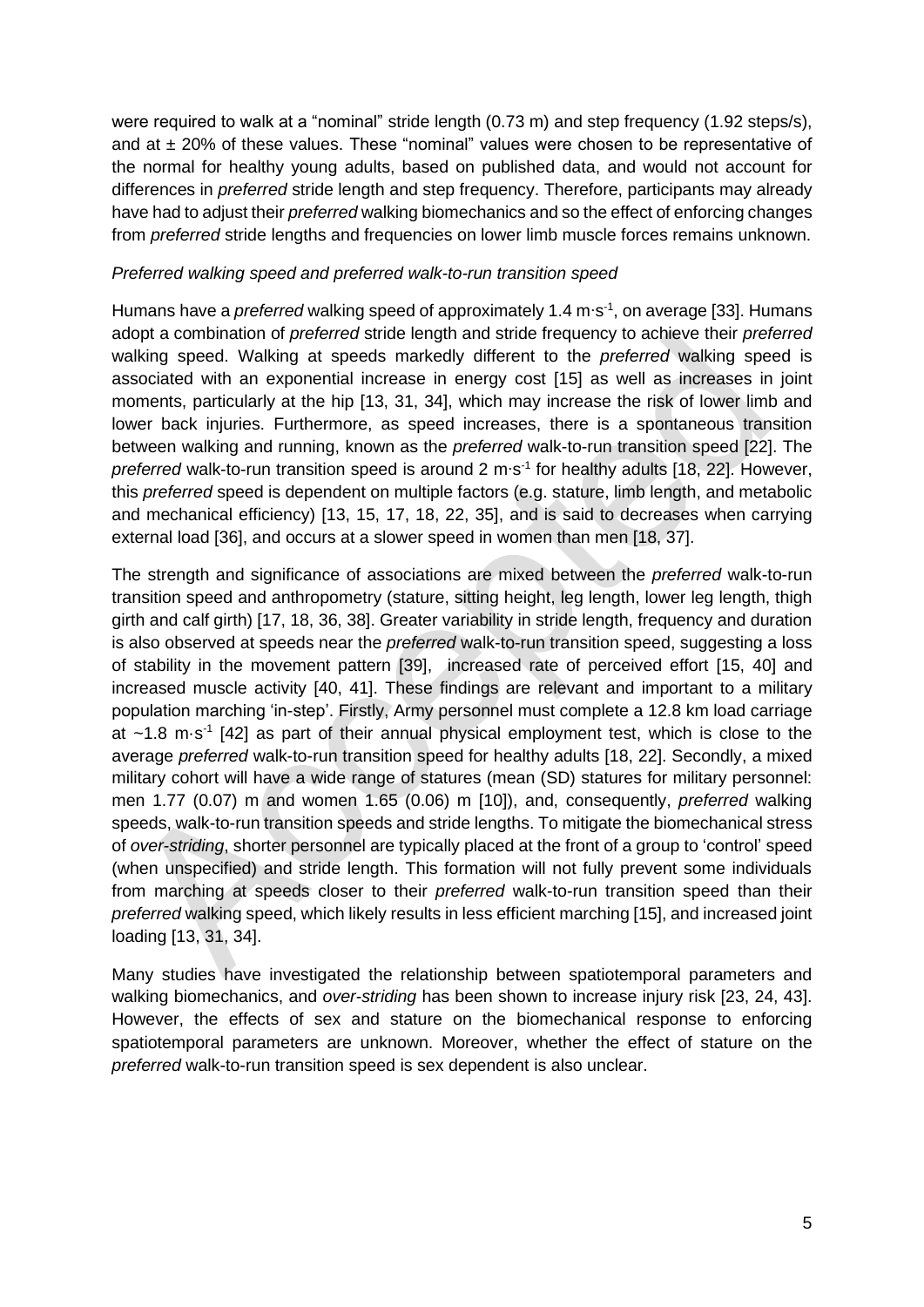#### **The effect of load carriage on spatiotemporal parameters, biomechanics and injury risk**

A better understanding of the additive effect of load carriage on the biomechanical response to fixed walking speed, stride frequency and stride length will help mitigate injury risk in military personnel. A high number of studies have investigated the effect of load carriage on biomechanical function and metabolic energy expenditure in both civilian [21, 44-51] and military [34, 44, 49, 52-54] populations. However, only a proportion of these studies included women, and only four compared between sexes. This section will describe the effect of load carriage on walking biomechanics and, where data are available, differences between men and women.

#### *Spatiotemporal parameters and walking speed*

Studies investigating the effect of load carriage on stride length and frequency report mixed findings. Several studies have reported decreased stride length [44-47, 49-52, 54] and increased stride frequency [47, 50, 52, 54] with the increased load carried at self-selected and fixed (1.5m/s) walking speeds; where the loads carried ranged from approximately 0-65 %body mass. Others reported no effect of the increased load carried on stride length [21, 48] or stride frequency [44, 51, 52]. One study reported decreased walking speed, stride length and stride frequency with increasing load (0-60 %body mass) [47]. In contrast, another reported increased stride length and stride frequency with increased load [53], however, these increases were likely a result of the corresponding increase in walking speed and the relatively small loads considered (0–17 kg).

Similarly, there is conflicting evidence for sex differences in spatiotemporal measures during load carriage [21, 49]. In two studies, no sex differences were shown in GRFs, stride length or stride frequency while walking with loads at either the *preferred* walking speed [21] or a prescribed speed of 1.50 m⋅s<sup>-1</sup> [49]. In contrast, women walked with higher stride frequencies than men at set speeds of 1.36 m⋅s<sup>-1</sup> [55] and 1.78 m⋅s<sup>-1</sup> [56]. Also, as load increased, women had a greater increase in stride frequency than men [56]. At a fixed speed of 1.36 m⋅s<sup>-1</sup>, stride length increased over time, and decreased with heavier loads, in women, but not in men; although, the findings may have been biased by the high number of women who may have had naturally shorter stride lengths [55] and were unable to complete the task.

These different spatiotemporal responses to load may, in part, be due to variability in participant populations (particularly load carriage experience) and the variability in loads carried, and/or reflect a *learned* effect or a non-linear response to load. Load carriage experience affects biomechanical adaptations, and military personnel who are familiar with marching 'in-step' are accustomed to maintaining stride length, even during load carriage [50]. However, o*ver-striding* is considered a risk factor for overuse injuries [23, 24, 43] and, therefore, shortening stride length is proposedly a mechanism for reducing biomechanical stress while carrying load [2]. The additional load may also reduce the mechanical efficiency of walking and decreases *preferred* walk-to-run transition speeds [36]. The effect of modifying spatiotemporal parameters during load carriage on lower limb biomechanics in men and women may help inform injury prevention measures.

# *Kinematics*

Joint kinematics is the motion between two consecutive segments of the human body. Measurement of joint kinematics may improve our understanding of injury mechanisms, and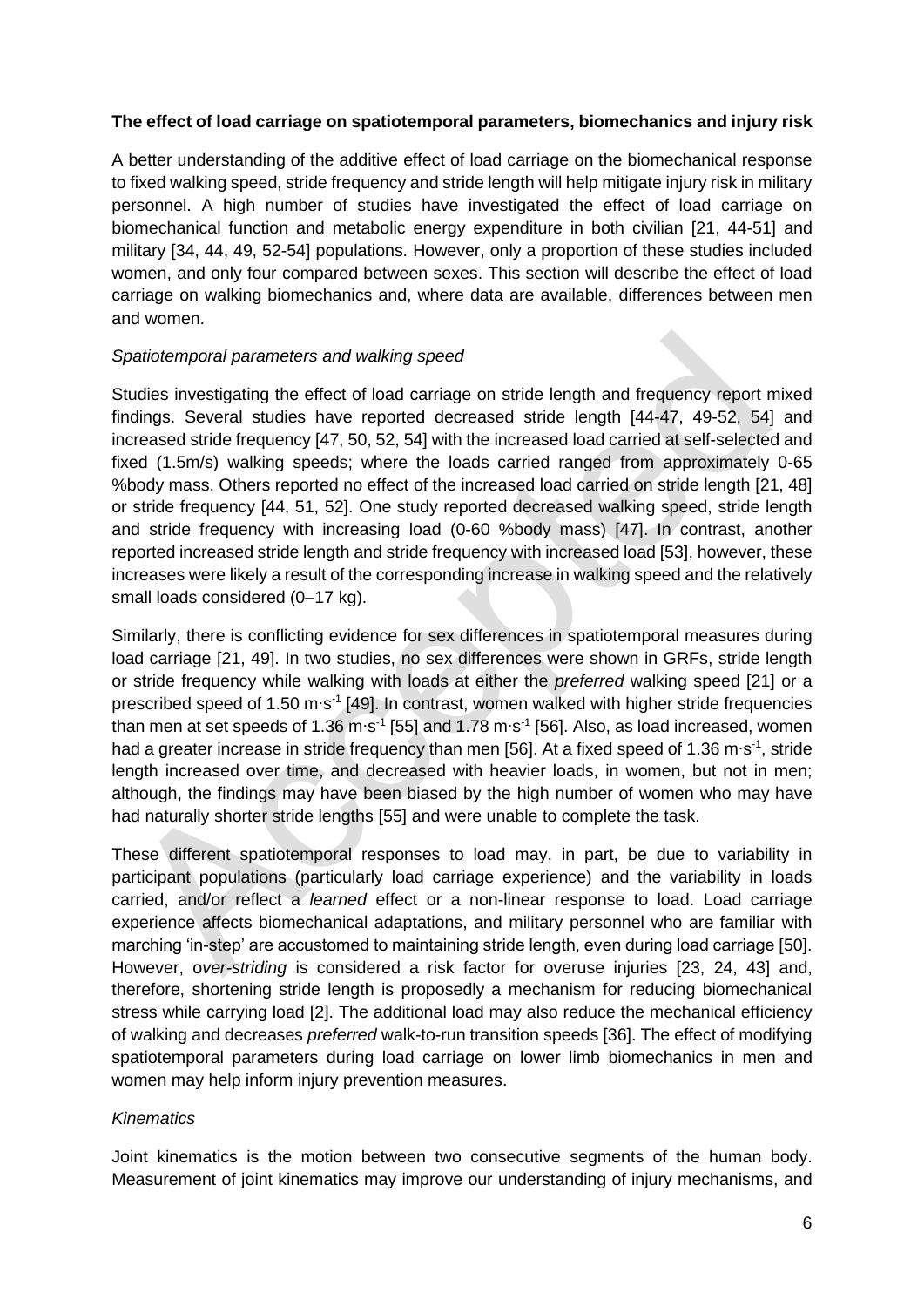the changes observed in energy expenditure, with load carriage [3, 12, 25, 57]. Changes in movement patterns are a likely mechanism to maintain postural control and alignment of the applied GRFs, as well as minimise the energetic cost of load carriage. The postural changes during load carriage may result in measurable changes in kinematic parameters [53], however, study findings are conflicting.

A number of other studies [44, 52, 58-60], and a recent meta-analysis [57], identified an association between load carriage and increased hip sagittal range of motion (RoM) [52, 57], unchanged knee sagittal RoM [57, 58], increased ankle sagittal RoM [45, 53, 57] and unchanged trunk sagittal RoM [52, 57]. However, others have reported decreased knee sagittal RoM [44, 59, 60], increased knee sagittal RoM [2, 52] and increased knee flexion [21, 53, 61] with increased load carriage (0-50 kg). Differences in findings between studies may be explained by variations in load carriage experience, walking speed, hip belt usage and posterior displacement of the load away from the trunk. The biomechanical changes induced by load carriage are also influenced by the phase of walking [45, 53, 57].

Inconsistent findings have also been reported for ankle kinematics. Some studies reported increased ankle dorsiflexion with increasing load [52, 53, 59], however, others observed no change [34, 62]. Furthermore, adding load decreased ankle RoM when barefoot, but increased ankle RoM when shod during treadmill walking [45]. However, these findings were not replicated in a subsequent study investigating overground walking [46]. These conflicting results could be due to different footwear, or walking modalities, influencing ankle kinematics and/or by measurement error with identifying the underlying bony landmarks when wearing footwear.

Increased forward lean of the trunk with increasing (posterior) load is well documented [34, 52, 59, 60]. Forward lean keeps the load centre of mass as close to the base of support as possible. Increased forward lean leads to flexion at the hip [21, 34, 52, 53, 59, 60, 62] that is counteracted by increased muscle activity in pelvic and low back musculature [34, 59, 60]. Load carriage may, therefore, increase the risk of lower back injuries due to the increased stress placed on the local musculature [52].

Krupenevich, Rider [49] observed significant sex by load interaction for average trunk position during walking. Women increased trunk lean to a greater extent than men during load carriage (13% and 11%, respectively); possibly due to their lighter mass and the need to lean further forward to offset the same load. Furthermore, a significant correlation was found between trunk lean and body mass, for the combined dataset of men and women, indicating lighter participants carried the load with greater forward lean [49]. Some epidemiological studies support the role of smaller body size, such as smaller body mass, shorter stature and shorter *preferred* stride length, rather than female sex, as principal risk factors for injury in basic military training [63-65]. Therefore, discerning the independent effects of sex and physical characteristics on biomechanical adaptations to load carriage is important for targeted injury mitigation strategies.

#### *Ground reaction forces and kinetics*

Overuse injuries result from repeated loading of the skeleton and soft tissue during training and operational tasks, with inadequate recovery [66]. During basic military training, recruits generally experience increased unaccustomed stresses, which may be relatively higher in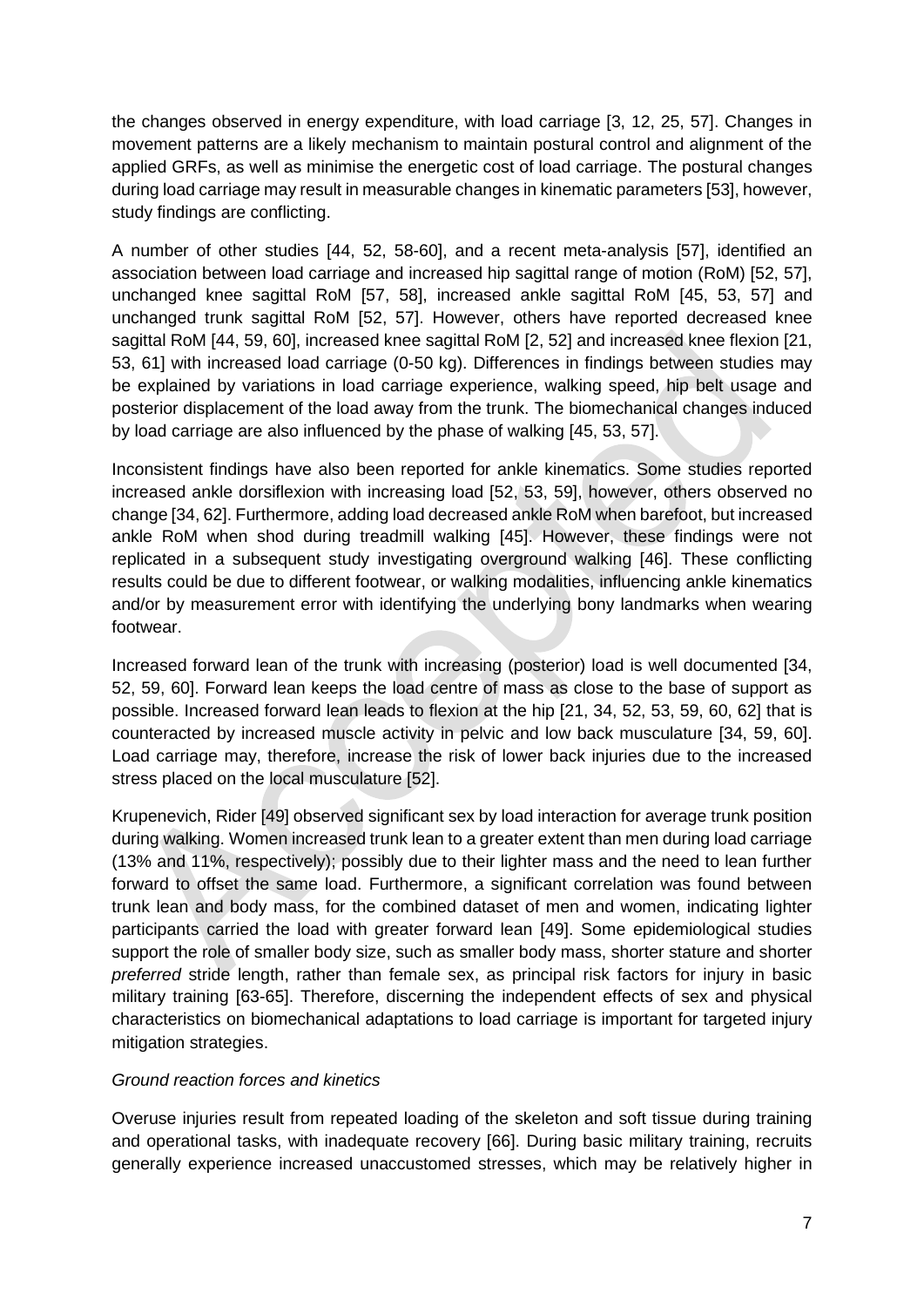women [67], including increased joint loading from running and load carriage [66]. Measurement of joint kinetics — the forces/moments that cause movement at the joint — and GRFs will improve our understanding of the biomechanical risk factors of injury with load carriage.

Load carriage increases the first and second peaks, and the minima between peaks, in the vertical GRF; the braking and propulsive GRF peak; and, the vertical, braking and propulsive impulse [57, 59, 60, 68]. Vertical GRFs increase proportionally with increasing load [2, 21, 46, 48, 69]. Silder, Delp [21] reported increased vertical GRF by approximately 6% for each 10% increase in load; no sex differences were detected for peak vertical GRFs normalised to body mass, although women were typically 12 kg lighter suggesting a lower absolute peak vertical GRF. A similar proportional increase is observed between the braking and propulsive GRFs and increasing load [2, 46, 69].

Peak hip and knee, flexor and extensor moments, and peak ankle plantar flexor moments increase with increasing load [21, 46, 61, 70, 71]. Although the relative increase in joint loading due to load carriage is likely speed dependent, the largest increase in joint moment consistently occurs at the knee joint [46, 70]. This increased knee joint moment may be a mechanism for dissipating energy and reducing joint loading elsewhere [70], however, this has not been experimentally tested. Furthermore, as load carriage will increase GRFs, joint moments will also likely increase and the muscles crossing joints will be required to produce more force to counteract these, which may lead to a greater risk of injury. The lack of sex differences suggests that the forces generated from load carriage are not attributable to the increased injury risk in women [21]; however, the intrinsic ability to cope with these loads could be a differentiating factor.

Changes to stride length and stride frequency affect the GRFs during loaded walking [12, 72]. At a fixed speed, when stride frequency decreases (and stride length increases) the anteriorposterior GRF increases [12]. Whereas at self-selected speeds, all GRF peaks were higher at a high stride frequency (1 Hz) compared with a low stride frequency (0.6 Hz) [72]. Importantly, as stride frequency decreased the knee extensor moment increased, which could have implications for the development of muscle fatigue; however when stride frequency increased there was no change to the knee extensor moment [12]. These findings are important when considering marching 'in-step,' where shorter individuals, who are more likely to be women, must *over-stride* to match stride lengths of taller individuals; shorter individuals will experience greater stress on the knee extensor muscles compared with marching at their *preferred* stride length/frequency [12].

Despite the high number of studies investigating the biomechanics of load carriage, in both military and civilian populations, there are still gaps in our understanding. Specifically, there are very few studies comparing the effects of load carriage between the biomechanics of men and women. Women are typically smaller and have less muscle mass than men [67, 73], and it seems logical that absolute increases in load carriage would generally have a greater impact on the biomechanics of women than men. This is not the case as it has been reported that men and women implement similar biomechanical adaptations to load carriage [21, 49]. It is possible the relatively small sample sizes in these studies may increase the chance of type II error, and sex differences may only occur with the development of greater muscle fatigue. A larger study with adequate statistical power is required to rigorously compare the effect of load carriage on the biomechanics between men and women and to identify if any differences are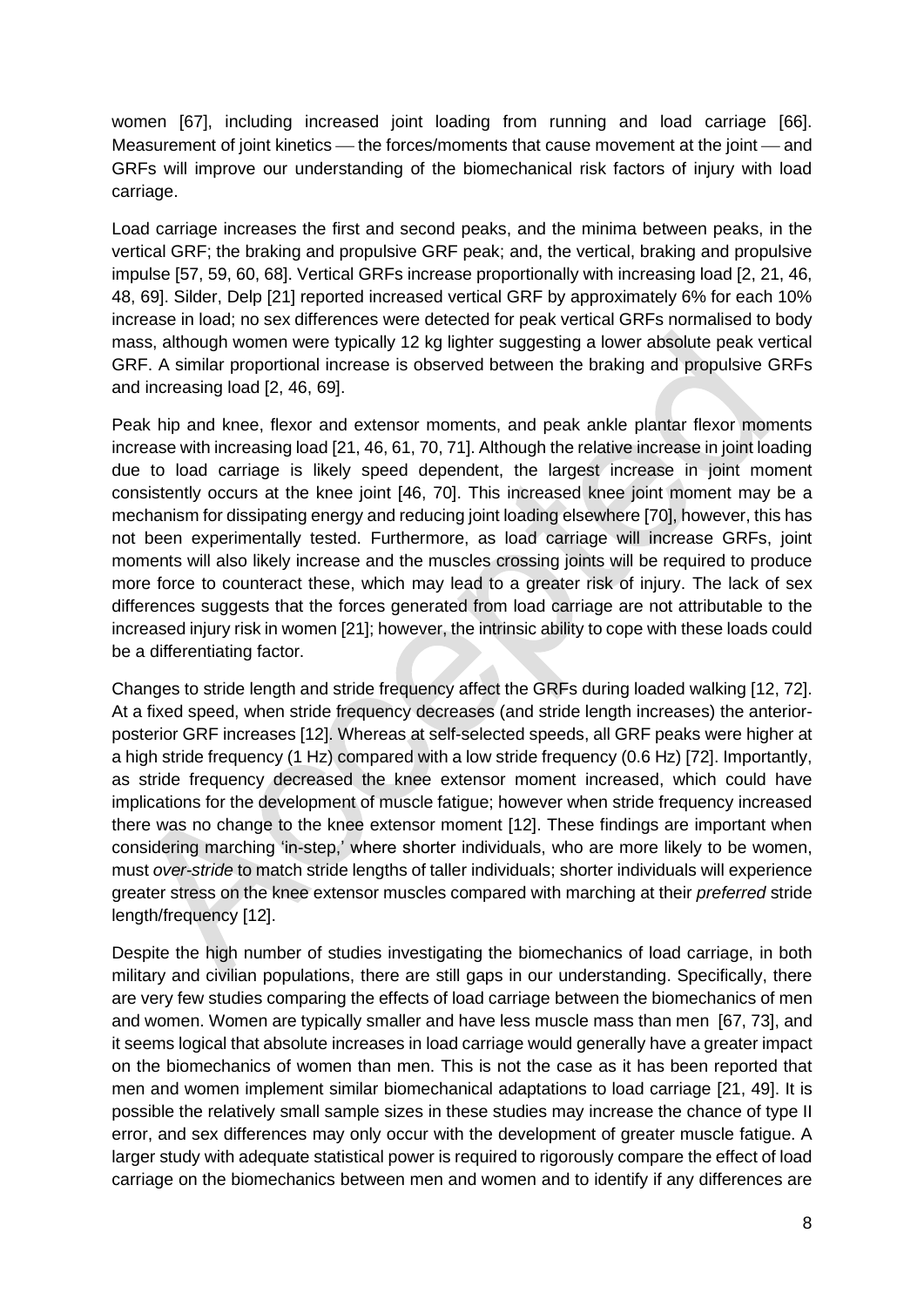specifically related to sex, or a consequence of known sex differences in strength, stature and/or mass. A better understanding of sex differences in biomechanics during load carriage, and the effect of load carriage on the biomechanical changes induced by stride lengths and stride frequencies, is important when designing training protocols, developing strategies to mitigate injury risk, and optimising the performance of women in arduous roles.

# **Conclusions**

This narrative review explores the influence of sex and stature on lower limb biomechanics, when walking at a fixed speed, stride length or stride frequency, and during load carriage. Marching 'in-step' at a fixed pace and stride length can result in *over-striding* in shorter individuals, increasing GRFs, muscle forces, and injury risk, particularly at speeds close to the *preferred* walk-to-run transition speed. Load carriage affects movement patterns and increases ground reaction forces, joint moments and the demands on the muscles. Many of these biomechanical responses are associated with injuries typically seen in military populations. It is unknown whether men and women adapt their biomechanics differently when speed, stride length and frequency are enforced, or whether these biomechanical adaptations are related to stature rather than sex.

#### **References**

- 1. Lloyd-Williams, R.C. and G. Fordy, *The consequences of burden on the dismounted soldier*. 2013, Defence Science and Technology Laboratory UK: Unpublished.
- 2. Knapik, J., E. Harman, and K. Reynolds, *Load carriage using packs: A review of physiological, biomechanical and medical aspects.* Applied Ergonomics, 1996. **27**(3): p. 207-216.
- 3. Orr, R.M., et al., *Soldier occupational load carriage: a narrative review of associated injuries.* International Journal of Injury Control and Safety Promotion, 2014. **21**(4): p. 388-396.
- 4. Knapik, J.J. and K. Reynolds, *Load Carriage-Related Injury Mechanisms, Risk Factors, and Prevention*, in *The Mechanobiology and Mechanophysiology of Military-Related Injuries*, A. Gefen and Y. Epstein, Editors. 2016, Springer International Publishing: Cham. p. 107-137.
- 5. Andersen, K.A., et al., *Musculoskeletal Lower Limb Injury Risk in Army Populations.* Sports Medicine - Open, 2016. **2**(1): p. 22.
- 6. Blacker, S.D., et al., *Risk factors for training injuries among British Army recruits.* Military medicine, 2008. **173**(3): p. 278-286.
- 7. Jones, B.H. and J.J. Knapik, *Physical training and exercise-related injuries.* Sports medicine, 1999. **27**(2): p. 111-125.
- 8. Bergman, B.P. and S.A. St J Miller, *Equal opportunities, equal risks? Overuse injuries in female military recruits.* Journal of Public Health, 2001. **23**(1): p. 35-39.
- 9. Ministry of Defence, *Interim Report on the Health Risks to Women in Ground Close Combat Roles*. 2016, Department of Manning (Army): Andover, UK.
- 10. Wilson, S. and D. Usher, *TIN 3.182 Dismounted Anthropometric Data Collection*. 2017, Defence Human Capability Science and Technology Centre: Porton Down, Salisbury Wilts, SP4 0JQ.
- 11. Ministry of Defence. *UK armed forces biannual diversity statistics: 2019*. 2019; Available from: [https://www.gov.uk/government/statistics/uk-armed-forces-biannual-diversity](https://www.gov.uk/government/statistics/uk-armed-forces-biannual-diversity-statistics-2019)[statistics-2019.](https://www.gov.uk/government/statistics/uk-armed-forces-biannual-diversity-statistics-2019)
- 12. Seay, J.F., et al., *Lower Extremity Mechanics During Marching at Three Different Cadences for 60 Minutes.* Journal of Applied Biomechanics, 2014. **30**(1): p. 21-30.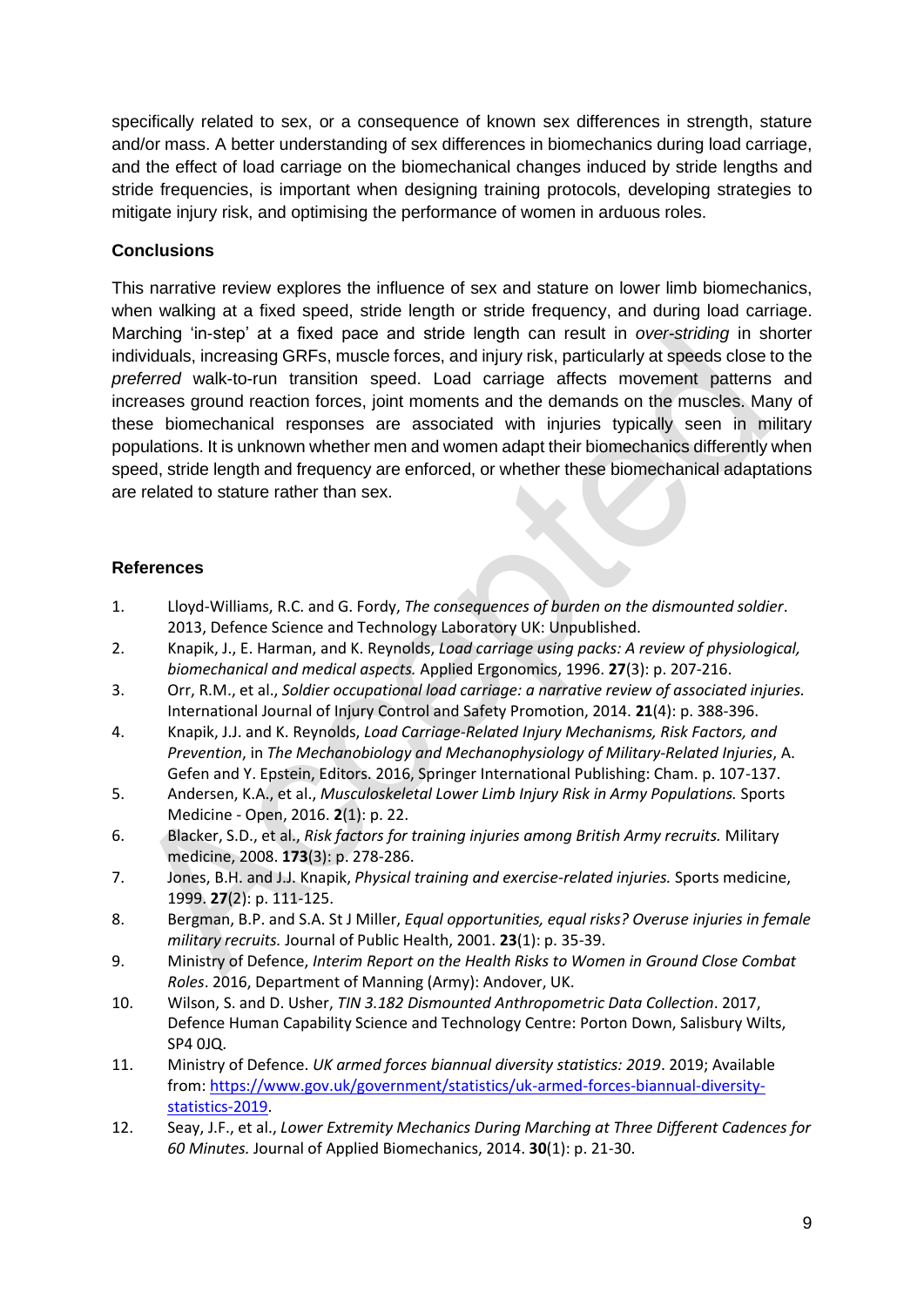- 13. Pires, N.J., B.S. Lay, and J. Rubenson, *Joint-level mechanics of the walk-to-run transition in humans.* Journal of Experimental Biology, 2014. **217**(Pt 19): p. 3519-27.
- 14. Ardestani, M.M., et al., *From normal to fast walking: Impact of cadence and stride length on lower extremity joint moments.* Gait & Posture, 2016. **46**: p. 118-125.
- 15. Hreljac, A., *Preferred and energetically optimal gait transition speeds in human locomotion.* Medicine & Science in Sports & Exercise, 1993. **25**(10): p. 1158-1162.
- 16. Weyand, P.G., et al., *The mass-specific energy cost of human walking is set by stature.* Journal of Experimental Biology, 2010. **213**(23): p. 3972-3979.
- 17. Hreljac, A., *Effects of physical characteristics on the gait transition speed during human locomotion.* Human Movement Science, 1995. **14**(2): p. 205-216.
- 18. Sentija, D., M. Rakovac, and V. Babic, *Anthropometric characteristics and gait transition speed in human locomotion.* Human Movement Science, 2012. **31**(3): p. 672-682.
- 19. Boffey, D., et al., *The Physiology and Biomechanics of Load Carriage Performance.* Military Medicine, 2019: p. usy218-usy218.
- 20. Rigas, C., *Spatial parameters of gait related to the position of the foot on the ground.* Prosthetics and orthotics international, 1984. **8**(3): p. 130-134.
- 21. Silder, A., S.L. Delp, and T. Besier, *Men and women adopt similar walking mechanics and muscle activation patterns during load carriage.* Journal of Biomechanics, 2013. **46**(14): p. 2522-8.
- 22. Kung, S.M., et al., *What factors determine the preferred gait transition speed in humans? A review of the triggering mechanisms.* Human Movement Science, 2018. **57**: p. 1-12.
- 23. Hill, P.F., et al., *Stress Fracture of the Pubic Ramus in Female Recruits.* The Journal of Bone and Joint Surgery. British volume, 1996. **78-B**(3): p. 383-386.
- 24. Kelly, E.W., et al., *Stress fractures of the pelvis in female navy recruits: an analysis of possible mechanisms of injury.* Military Medicine, 2000. **165**(2): p. 142-146.
- 25. Xu, C., et al., *A cross-sectional study of the effects of load carriage on running characteristics and tibial mechanical stress: implications for stress-fracture injuries in women.* BMC musculoskeletal disorders, 2017. **18**(1): p. 125-125.
- 26. Hsiang, S.M. and C. Chang, *The effect of gait speed and load carrying on the reliability of ground reaction forces.* Safety Science, 2002. **40**(7): p. 639-657.
- 27. Sun, D., et al., *The effect of walking speed on the foot inter-segment kinematics, ground reaction forces and lower limb joint moments.* PeerJ, 2018. **2018**(8).
- 28. Birrell, S. and R.H. Hooper, *The Biomechanics of Military Load Carriage and Injury Potential*. 2005, Loughborough University.
- 29. Zadpoor, A.A. and A.A. Nikooyan, *The relationship between lower-extremity stress fractures and the ground reaction force: A systematic review.* Clinical Biomechanics, 2011. **26**(1): p. 23- 28.
- 30. Martin, P.E. and A.P. Marsh, *Step length and frequency effects on ground reaction forces during walking.* Journal of Biomechanics, 1992. **25**(10): p. 1237-1239.
- 31. Lim, Y.P., Y.C. Lin, and M.G. Pandy, *Effects of step length and step frequency on lower-limb muscle function in human gait.* Journal of Biomechanics, 2017. **57**: p. 1-7.
- 32. Anderson, F.C. and M.G. Pandy, *Individual muscle contributions to support in normal walking.* Gait & Posture, 2003. **17**(2): p. 159-169.
- 33. Browning, R.C., et al., *Effects of obesity and sex on the energetic cost and preferred speed of walking.* Journal of Applied Physiology, 2006. **100**(2): p. 390-398.
- 34. Harman, E., et al., *The effects of walking speed on the biomechanics of backpack load carriage*. 2000, US Army Research Institute of Environmental Medicine.
- 35. Hreljac, A., et al., *When does a gait transition occur during human locomotion?* Journal of sports science & medicine, 2007. **6**(1): p. 36-43.
- 36. Raynor, A.J., et al., *Are transitions in human gait determined by mechanical, kinetic or energetic factors?* Human Movement Science, 2002. **21**(5): p. 785-805.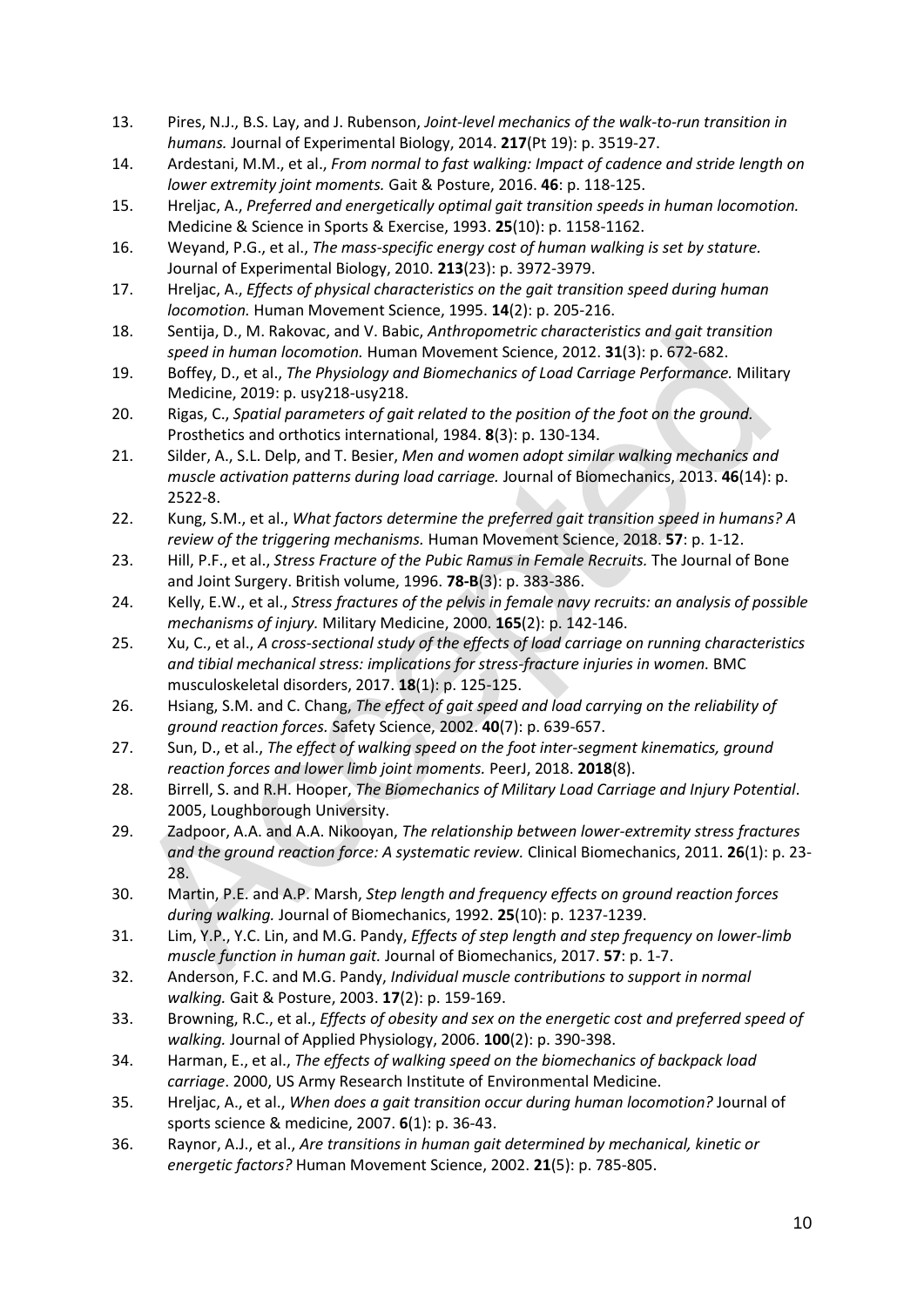- 37. Hreljac, A., *Determinants of the gait transition speed during human locomotion: kinetic factors.* Gait & Posture, 1993. **1**(4): p. 217-223.
- 38. Ranisavljev, I., et al., *The relationship between allometry and preferred transition speed in human locomotion.* Human Movement Science, 2014. **34**: p. 196-204.
- 39. Segers, V., et al., *Spatiotemporal characteristics of the walk-to-run and run-to-walk transition when gradually changing speed.* Gait & Posture, 2006. **24**(2): p. 247-254.
- 40. Abe, D., Y. Fukuoka, and M. Horiuchi, *Why do we transition from walking to running? Energy cost and lower leg muscle activity before and after gait transition under body weight support.* PeerJ, 2019. **7**: p. e8290.
- 41. Prilutsky, B.I. and R.J. Gregor, *Swing- and support-related muscle actions differentially trigger human walk–run and run–walk transitions.* Journal of Experimental Biology, 2001. **204**(13): p. 2277-2287.
- 42. Ministry of Defence, *Military Annual Training Test (MATT) 2*, in *MATT-2*. 2019.
- 43. Pope, R.P., *Prevention of pelvic stress fractures in female army recruits.* Military medicine, 1999. **164**(5): p. 370.
- 44. Birrell, S.A. and R.A. Haslam, *The effect of military load carriage on 3-D lower limb kinematics and spatiotemporal parameters.* Ergonomics, 2009. **52**(10): p. 1298-1304.
- 45. Dames, K.D. and J.D. Smith, *Effects of load carriage and footwear on spatiotemporal parameters, kinematics, and metabolic cost of walking.* Gait & Posture, 2015. **42**(2): p. 122-6.
- 46. Dames, K.D. and J.D. Smith, *Effects of load carriage and footwear on lower extremity kinetics and kinematics during overground walking.* Gait & Posture, 2016. **50**: p. 207-211.
- 47. Demura, T. and S. Demura, *Relationship among gait parameters while walking with varying loads.* Journal of Physiological Anthropology, 2010. **29**(1): p. 29-34.
- 48. Huang, T.W. and A.D. Kuo, *Mechanics and energetics of load carriage during human walking.* Journal of Experimental Biology, 2014. **217**(Pt 4): p. 605-13.
- 49. Krupenevich, R., et al., *Males and Females Respond Similarly to Walking With a Standardized, Heavy Load.* Military Medicine, 2015. **180**(9): p. 994-1000.
- 50. LaFiandra, M., et al., *How do load carriage and walking speed influence trunk coordination and stride parameters?* Journal of Biomechanics, 2003. **36**(1): p. 87-95.
- 51. Ling, W., et al., *Women's load carriage performance using modular lightweight load-carrying equipment.* Military medicine, 2004. **169**(11): p. 914-919.
- 52. Attwells, R.L., et al., *Influence of carrying heavy loads on soldiers' posture, movements and gait.* Ergonomics, 2006. **49**(14): p. 1527-37.
- 53. Majumdar, D., M.S. Pal, and D. Majumdar, *Effects of military load carriage on kinematics of gait.* Ergonomics, 2010. **53**(6): p. 782-91.
- 54. Martin, P.E. and R.C. Nelson, *Effects of Gender, Load, and Backpack on the Temporal and Kinematic Characteristics of Walking Gait*. 1982, US Army Natick Research and Development Laboratories.
- 55. Armstrong, N.C., et al., *The effects of body armour and load carriage of varying masses on respiratory function, movement and biomechanics and performance during a simulated military task in male and female soldiers*. 2017, Defence Science and Technology Laboratory: Porton Down, Salisbury, Wiltshire SP4 0JQ.
- 56. Martin, P.E. and R.C. Nelson, *The effect of carried loads on the walking patterns of men and women.* Ergonomics, 1986. **29**(10): p. 1191-202.
- 57. Liew, B., S. Morris, and K. Netto, *The Effect of Backpack Carriage on the Biomechanics of Walking: A Systematic Review and Preliminary Meta-Analysis.* Journal of Applied Biomechanics, 2016. **32**(6): p. 614-629.
- 58. Harman, E., et al., *The effects of backpack weight on the biomechanics of load carraige*. 2000, US Army Research Institute of Environmental Medicine.